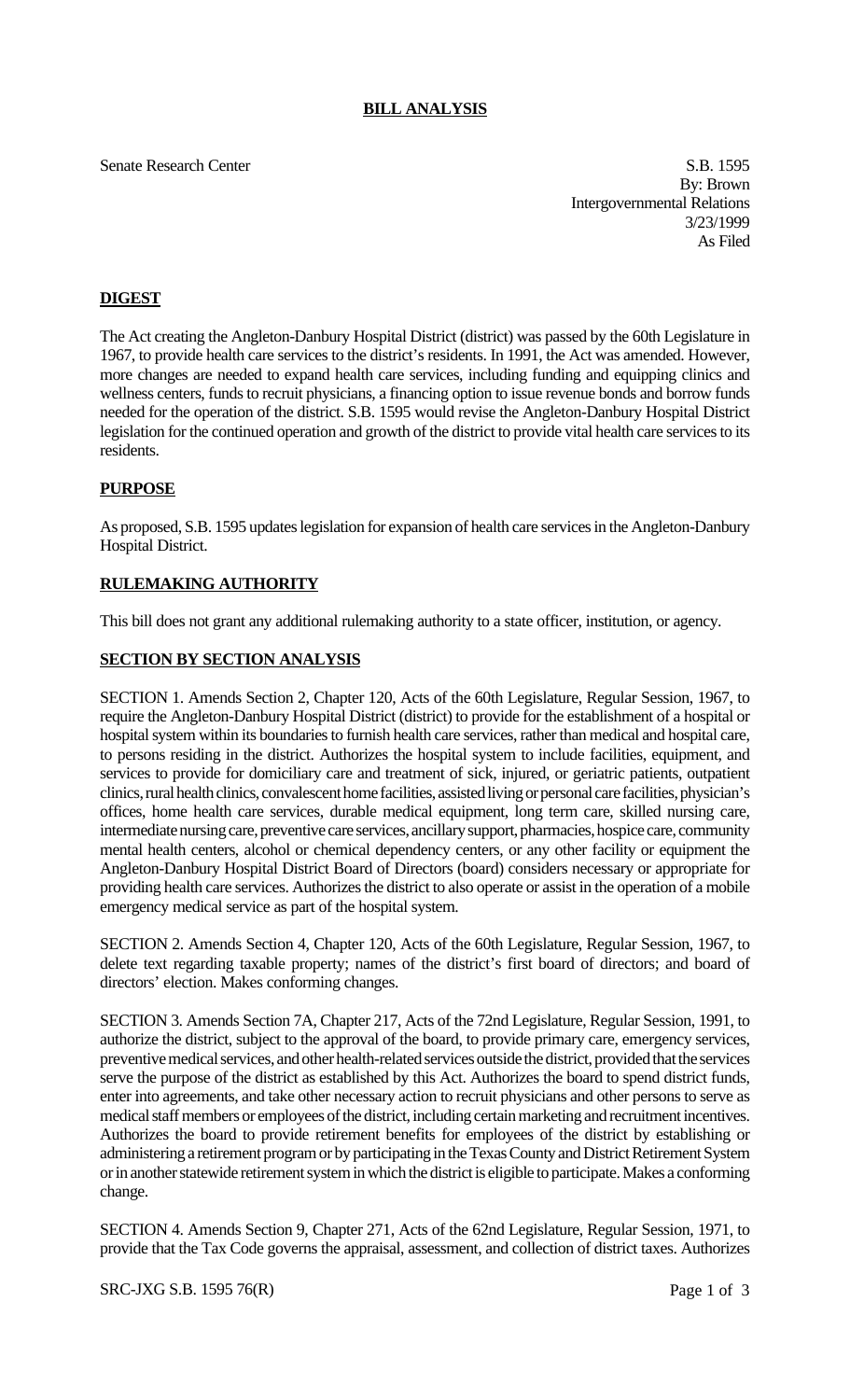the board to provide for the appointment of an assessor-collector of taxes as provided by the Tax Code. Deletes text existing section regarding tax property for the district and tax collection.

SECTION 5. Amends Section 12, Chapter 120, Acts of the 60th Legislature, Regular Session, 1967, to require notice of a bond election to be given by publishing a substantial copy of the order calling the election in a newspaper of general circulation within the area of the district in accordance with Section 4.003(a)(1), Election Code, rather than once a week for two consecutive weeks or at least 14 days prior to the date set for the election. Deletes text regarding taxable property within a district.

SECTION 6. Amends Section 12A, Chapter 216, Acts of the 72nd Legislature, Regular Session, 1991, to require the board to have the power to issue revenue bonds in the name and upon the faith and credit of such hospital district for the purpose of purchasing, constructing, repairing, renovating, or acquiring buildings, sites, or improvements and equipping the same for hospitals and the hospital system. Requires the bonds to be payable from and secured by a pledge of all or part of the revenues derived from the operation of the district's hospital system. Authorizes the bonds to be additionally secured by a mortgage or deed of trust on all or part of district property. Requires the revenue bonds to be issued in the manner provided by Sections 264.042, 264.043, 264.046, 264.047, 264.048, and 264.049, Health and Safety Code, for the issuance of revenue bonds by county hospital authorities.

SECTION 7. Amends Chapter 120, Acts of the 60th Legislature, Regular Session, 1967, by adding Section 12C, as follows:

Sec. 12C. Authorizes the board to borrow money at a rate not to exceed the maximum annual percentage rate allowed by law for district obligations at the time of the loan, if the board declares that funds are not available to meet the lawfully authorized obligations of the district and that an emergency exists. Authorizes the board to pledge certain district revenues or taxes to secure a loan. Requires a loan for which taxes or bonds are pledged to mature, no later than the first anniversary of the date on which the loan is made. Requires a loan for which district revenues are pledged to mature, no later than the fifth anniversary of the date on which the loan is made. Prohibits the board from spending money obtained from a loan under this section for any purpose other than the purpose for which the board declared an emergency. Prohibits the board from spending the loan proceeds other than for the purpose for which the taxes were levied or the bonds were authorized, if taxes or bonds are pledged to pay the loan.

SECTION 8. Amends Chapter 120, Acts of the 60th Legislature, Regular Session, 1967, by adding Section 12D, as follows:

Sec. 12D. Authorizes the board to borrow money at a rate not to exceed the maximum annual percentage rate allowed by law for district obligations at the time of the loan. Authorizes the board to pledge certain district revenues or taxes to secure a loan. Requires a loan for which taxes or bonds are pledged to mature no later than the first anniversary of the date on which the loan is made. Requires a loan for which district revenues are pledged to mature, no later than the fifth anniversary of the date on which the loan is made.

SECTION 9. Amends Chapter 120, Acts of the 60th Legislature, Regular Session, 1967, by adding Section 15A, as follows:

Sec. 15A. Authorizes the district to be dissolved, only if the dissolution is approved by a majority of the qualified voters of the district voting in an election called and held for that purpose. Authorizes the board to order an election on the question of dissolving the district and disposing of the district's assets and obligations. Requires the board to order an election, if the board receives a petition requesting an election that is signed by a number of residents of the district equal to at least 15 percent of the registered voters in the district. Requires the election to be held no later than the 60th day after the date the election is ordered. Provides that Section 41.001(a), Election Code, does not apply to an election ordered under this section. Requires the order calling the election to state certain information. Requires the board to give notice of the election by publishing a substantial copy of the election order in a newspaper with general circulation in the district once a week for two consecutive weeks. Requires the first publication to appear no less than 35 days before the date set for the election. Sets forth standard language for the ballot to permit voting for or against the proposition. Requires the board to find that the district is dissolved, if a majority of the votes in the election favor dissolution. Requires the board to continue to administer the district,